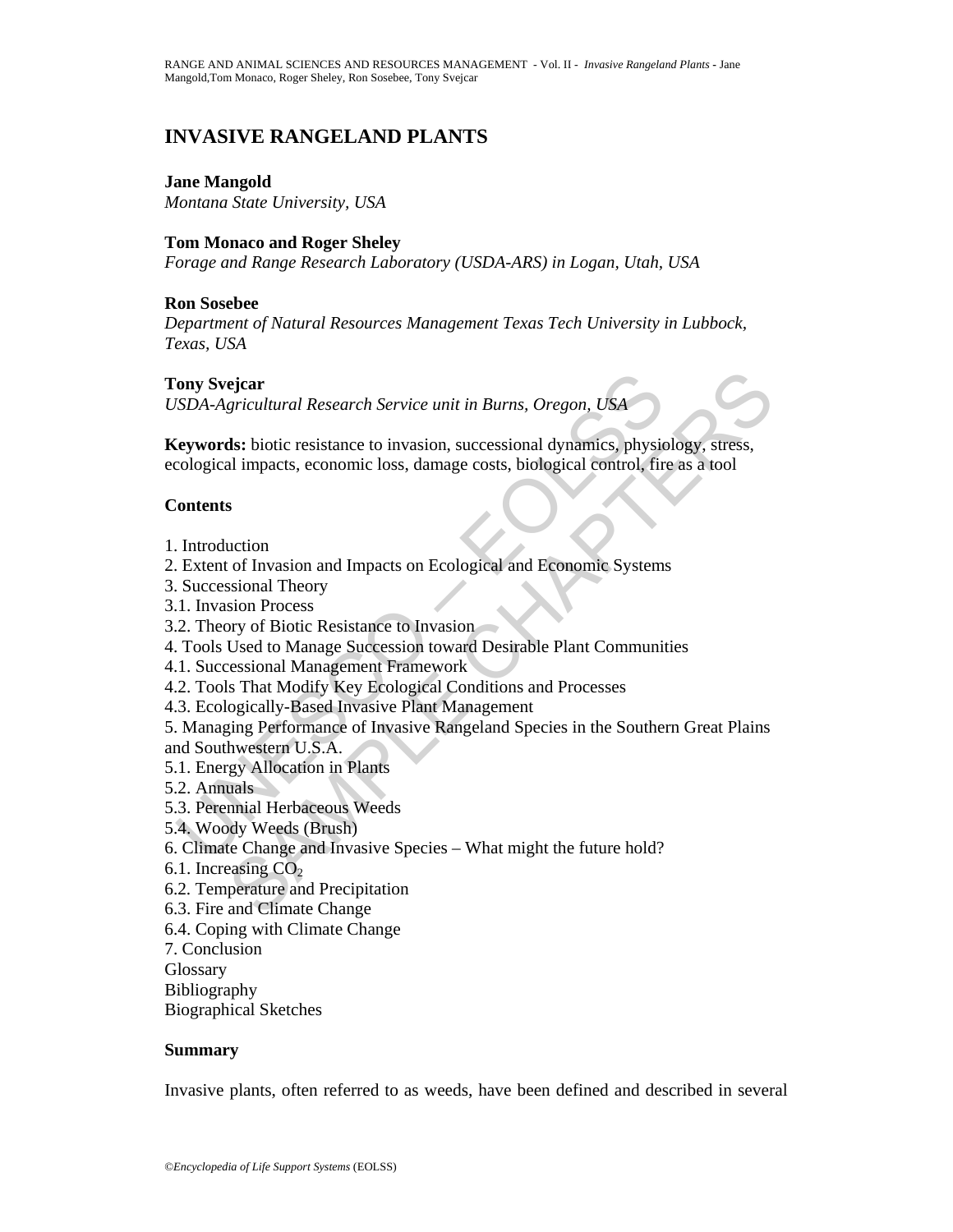ways. Usage of the term invasive species in this chapter will include both native and non-native species. In this chapter we will attempt to describe this successional change and its associated ecological and economic impacts, provide some theoretical explanation for the change, present a theoretical framework for integrating weed management tools, and discuss some categories of invasive rangeland plants and how each may be effectively managed by addressing physiological status and environmental conditions. Finally, we will discuss the future of rangeland successional dynamics as influenced by atmospheric carbon dioxide concentrations and varying environmental conditions. We will attempt to present this material in the context of successional management which is a process-orientated framework for understanding and manipulating plant community dynamics.

## **1. Introduction**

Introduction<br>angelands are one of the earth's major land types, yet also one<br>cosystems to define due to the variation of plant cover types<br>angelands. Generally, rangeland is a term used to describe land that s<br>f vegetation luction<br>
als are one of the carth's major land types, yet also one of the hardes<br>
ans to define due to the variation of plant cover types encompassed b<br>
as the charally, rangeland is a term used to describe land that suppo Rangelands are one of the earth's major land types, yet also one of the hardest ecosystems to define due to the variation of plant cover types encompassed by rangelands. Generally, rangeland is a term used to describe land that supports a variety of vegetation types including desert shrublands and chaparral, grasslands, steppes, heathlands, tundras, and open woodlands (<10% tree cover), with grasses and shrubs typically dominating. Rangeland is often found where growing of commercial crops or timber harvest is precluded by dry, sandy, rocky, saline, or wet soil conditions or steep topography. Rangeland was historically used for grazing, both by livestock and wildlife. However, in more recent years rangelands are often defined by multiple uses including mineral extraction, construction materials, wildlife habitat, medicines, preservation of endangered species, anthropological sites, recreation, and wilderness, in addition to traditional grazing use.

Comprising about 50% of the world's land surface, rangelands are an important ecological and economic resource. The World Resources Institute identified rangeland as a ecological reservoir of genetic diversity making up 15% of the Centers of Plant Diversity, 11% of Endemic Bird Areas, and 29% of ecoregions considered outstanding for biological distinctiveness. In the U.S.A. alone rangelands provide forage and habitat for millions of deer, sheep, pronghorn antelope, elk, and many other animals. Healthy rangelands prevent soil loss, promote soil development, store carbon, and contribute to proper nutrient and water cycling. From an economic perspective, the Food and Agriculture Organization of the United Nations (FAO) states that rangelands support billions of livestock, and an estimated 40 million nomadic and pastoral people. Rangeland provides food, fuel, and building materials for many rural communities as well as supporting tourism associated with hunting and wildlife viewing.

Rangeland plant communities are changing. Even though the composition of plant communities in rangeland changes continually through the process of succession (i.e. change in plant community composition and structure through time), in more recent years this change has included invasive, often non-native, species. Invasive plants are one of the greatest threats to rangeland integrity. In fact, rangelands have been identified as being among the global ecosystems that are most affected by weeds. Invasive plants, often referred to as weeds, have been defined and described in several ways. Two of the most common definitions of a weed are a "plant growing where it is not desired" or a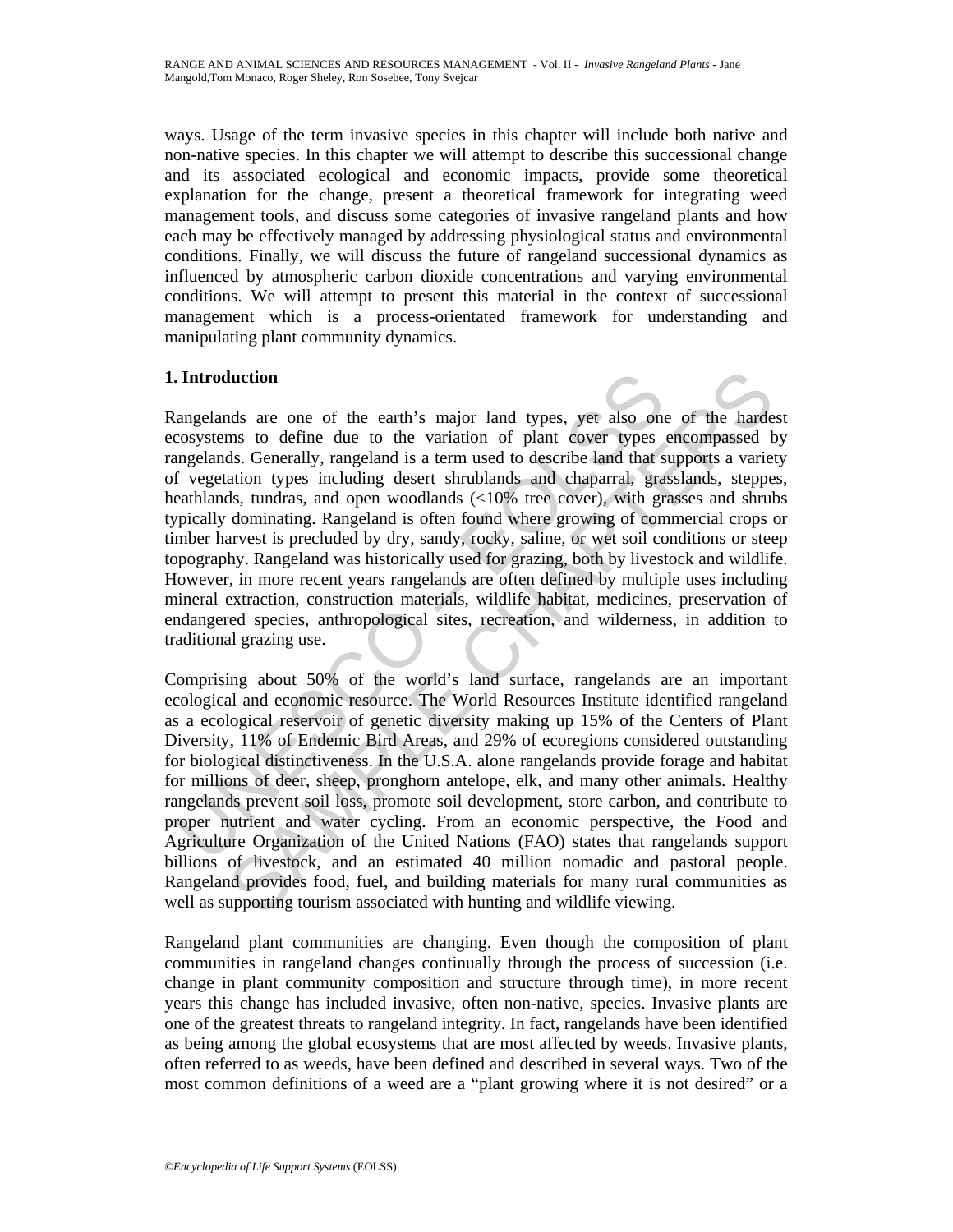"plant out of place" (Klingman 1966). In the U.S.A. a Presidential Executive Order (13112, February 3, 1999) defined invasive species as ". . .*an alien species whose introduction does or is likely to cause economic or environmental harm or harm to human health*." Usage of invasive species in this chapter will include both native and non-native species. In this chapter we will attempt to describe this successional change and its associated ecological and economic impacts, provide some theoretical explanation for the change, present a theoretical framework for integrating weed management tools, and discuss some categories of invasive rangeland plants and how each may be effectively managed by addressing physiological status and environmental conditions. Finally, we will discuss the future of rangeland successional dynamics as influenced by atmospheric carbon dioxide concentrations and varying environmental conditions. We will attempt to present this material in the context of successional management which is a process-orientated framework for understanding and manipulating plant community dynamics.

## **2. Extent of Invasion and Impacts on Ecological and Economic Systems**

anagement which is a process-orientated framework for unanipulating plant community dynamics.<br> **Extent of Invasion and Impacts on Ecological and Economic Systemation**<br>
Contract estimates of the extent of rangeland infested neutricular sites. The approximation of the method in an approached transmit and the string plant community dynamics.<br> **Cological and Economic Systems**<br>
estimates of the extent of rangeland infested by invasive plants on a Accurate estimates of the extent of rangeland infested by invasive plants on a global scale are very difficult to obtain because many rangelands are sparsely populated and monitoring is relatively poor compared to more human-influenced systems like agricultural crop land. Even quantifying the extent of rangeland on a global scale is difficult! Nonetheless, the area of weed-infested rangeland is increasing. For example, around 2700 non-native plants have become naturalized on Australian rangeland, and South Africa now has 161 invasive species that impact 10 million hectares (8%) of the country. The increase in weed-infested rangeland is partly due to limited economically viable solutions to their management, and the fact that invasive plants on rangelands are often long-lived perennials that form self-perpetuating populations.

Ecological impacts of invasive rangeland plants are complex and poorly understood. However, it is generally assumed that invasive plants are impacting the structure, organization, and function of rangeland plant communities. Invasive plants are a primary threat to biodiversity and may displace native plants. For example, *Bromus tectorum* (cheatgrass) is an annual grass that is displacing native bunchgrasses and shrubs of the Great Basin in the western U.S.A. and now occupies over 40 million hectares in this region. There are several cases in which a native Australian rangeland species is reported to be threatened by either a single or multiple invasive species.

Soils in rangeland dominated by invasive plants may have lower amounts of organic matter and available nitrogen than areas supporting native grasses typical of rangeland. In a study by Evans and colleagues, rangeland invaded by *B. tectorum* increased the amount of litter by 125% compared to native non-invaded rangeland. The [carbon]:[nitrogen] ratio of *B. tectorum* was 100-200% greater as well, primarily due to *B. tectorum* tissue having significantly lower nitrogen content. Increases in bare ground and changes in rooting structure and depth associated with invasive plants may further compromise soil integrity through increased erosion. Because most of the organic matter is concentrated in the upper 3-10 cm of topsoil, any amount of erosion can have long-term implications on productivity and slope stability. Some invasive plants produce secondary compounds that may hinder soil microbiota from feeding on living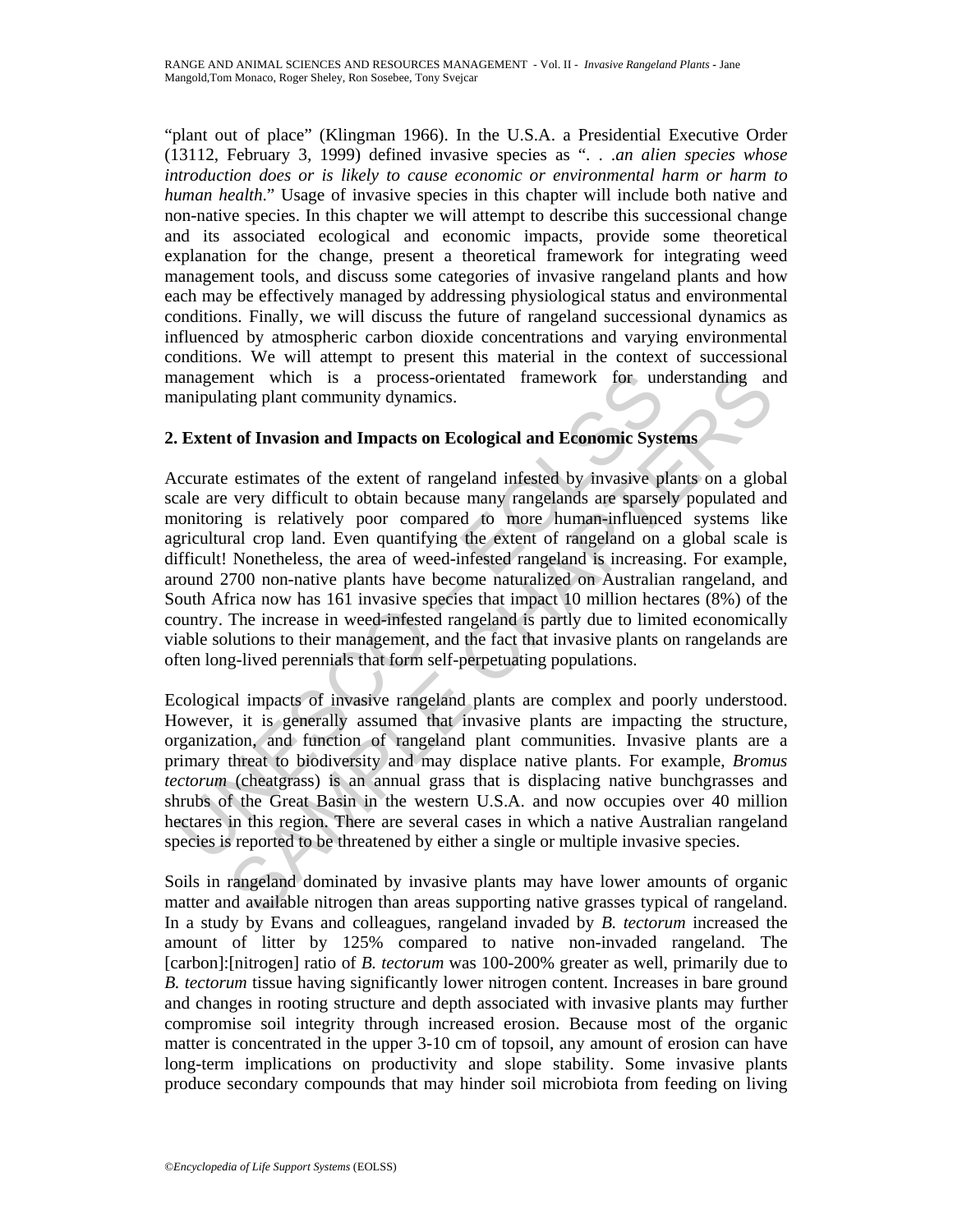roots, thus slowing decomposition and mineralization.

As rangeland plant community structure is altered by invasive plants, faunal community structure may be altered as well. Animal species typically co-evolved with particular assemblages of plant species that provided the appropriate habitat. Because plant community structure is altered relatively rapidly during invasion, faunal populations may not be able to respond quickly enough to remain viable. The fauna may reproduce less, reduce population growth, or simply leave or avoid infested rangeland. For example, on rangeland in Texas, U.S.A., that was dominated by the invasive exotic grasses *Eragrostis lehmanniana* (Lehmann lovegrass) and *Cencrhus ciliaris* (buffelgrass), bird and arthropod abundance was significantly reduced compared to rangeland dominated by native grasses. In Theodore Roosevelt National Park (North Dakota, U.S.A.), bison, deer, and elk used areas infested with *Euphorbia esula* (leafy spurge) significantly less than uninfested areas, because the desired forage species were less productive and the animals simply avoided infested areas.

Invasive rangeland plants can influence disturbance regimes to provide a positive feedback that enhances their spread. In most cases the invasive plant enhances either the frequency or intensity of fires by providing additional fuel for fires and/or by providing a continuous source of fuel. One of the best examples of this comes from the Great Basin where *B. tectorum* has reduced the fire return interval from about 70 years to less than 10 years. As disturbance intervals are altered, successional dynamics and nutrient cycling may be altered as well.

akota, U.S.A.), bison, deer, and elk used areas infested with *Eupho*<br>ourge) significantly less than uninfested areas, because the desired for<br>ss productive and the animals simply avoided infested areas.<br>vasive rangeland p U.S.A.), bison, deer, and elk used areas infested with *Euphorbia esula* (leat<br>ignificantly less than unifiested areas, because the desired forage species we<br>uctive and the animals simply avoided infested areas.<br>rangeland Economic impacts of invasive rangeland plants are slightly easier to understand and quantify than ecological impacts. However, because rangelands are used for such diverse purposes, some economic impacts are easier (e.g. forage for livestock production) to quantify than others (habitat for wildlife that supports hunting/tourism). Direct costs are typically easier to quantify because they can be associated with a specific activity. Two examples of direct costs are herbicide applications or loss of forage for livestock grazing. Indirect costs are harder to quantify because they are not directly linked to any specific control activity or agricultural production. Indirect costs include such things as loss of wildlife habitat or a reduction in some aspect of environmental quality.

Invasive plants cause more economic loss in rangeland in the U.S.A. than all other pests combined. Carrying capacity for domestic livestock is greatly reduced when unpalatable weeds invade. Cattle grazing capacities of rangeland infested with *E. esula* in North Dakota, U.S.A., and *Centaurea* (knapweed)-infested rangeland in Montana, U.S.A., have been reduced by up to 75%. Such costs can carry huge ramifications for rural communities and pastoral people who may already by living at subsistence levels. The costs associated with invasive plant control are staggering. For example, ranchers in the U.S.A. spend approximately \$5 billion each year to control invasive plants in pastures and rangelands. Because rangeland is typically of lower value compared to crop land or land slated for development, invasive plant control may not provide a very high return. Productive lands infested with weeds provide a better return than low producing lands because the response of the forage species will be greater on productive lands. An alternative approach would be to consider some weeds as a forage resource for certain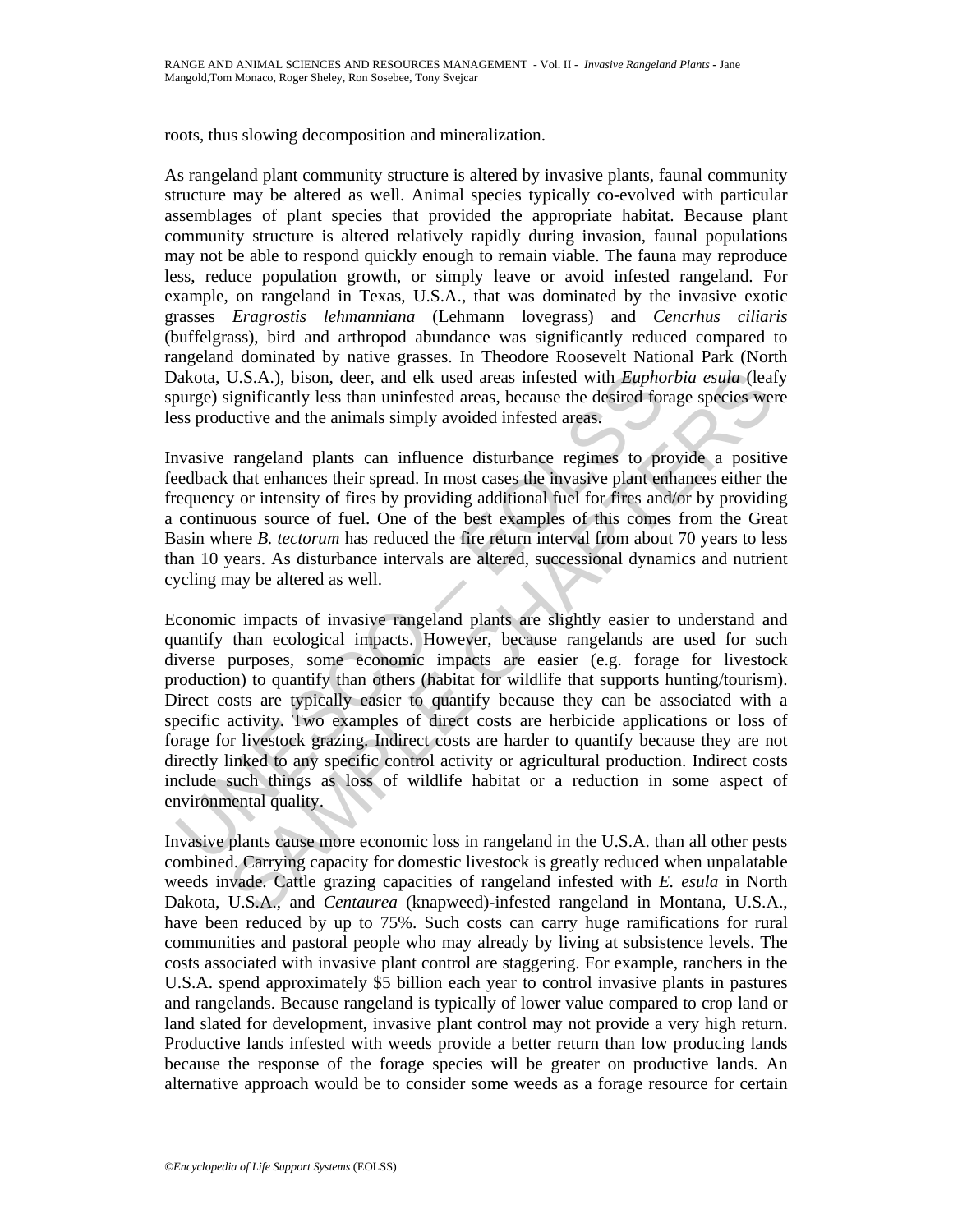grazing animals like sheep and goats. Very few attempts have been made to assess indirect costs because it is extremely difficult. However, evidence suggests that indirect costs are about equal to direct costs, suggesting that the public at large stands to gain a great deal from preventing further invasion and controlling current infestations.

# **3. Successional Theory**

nd how they influence invasion by exotic plants. Successional the<br>derstanding of the natural processes and human disturbances that infl<br>anarge. Ecologically-based invasive plant management for rangelam<br>crecessional theory They influence invasion by exotic plants. Successional theory provides a<br>diago of the natural processes and human disturbances that influence vegetation<br>decologically-based invasive plant management for rangelands has comb There is a long scientific history associated with plant succession, or change in plant community composition and structure over time. Although rangeland ecosystems can achieve steady states, they dynamically change, especially as direct and indirect human activities transform and domesticate the terrestrial surfaces of the earth. Consequently, today more than ever, there is need to understand the causes of plant community change and how they influence invasion by exotic plants. Successional theory provides an understanding of the natural processes and human disturbances that influence vegetation change. Ecologically-based invasive plant management for rangelands has combined successional theory on the causes of succession (site availability, species availability, and species performance) with a management framework that modifies factors underlying the processes and components of succession: designed disturbance, controlled colonization, and controlled species performance*.* We will discuss successional management in more detail later in the chapter. Here we give a brief description of the invasion process, evaluate two salient ecological theories of plant community invasibility, and relate them to potential opportunities for using ecologically-based rangeland invasive plant management to improve whole plant community resistance to invasive plants. This approach is necessary because each individual component of invasion ecology is interlinked, much like a plant community and all its interacting components.

# **3.1. Invasion Process**

Invasive plants are distinguished from transient weeds because they successfully establish, become naturalized, and spread without further assistance from humans. The invasion process of such species is characterized as having distinct phases, including introduction, colonization, and naturalization, as plants overcome geographic, biotic, and abiotic barriers. The invasion process has also been described with a slightly different sequence: introduction, establishment, spread, and impact. Clarifying the phases of the invasion process is important because whether a species becomes invasive is associated with distinct mechanisms operating at different phases of the invasion process. For example, it is unlikely that the same mechanisms are responsible for successful colonization, spread, and dominance within a community because species are generally considered incapable of simultaneously maximizing important traits (i.e., growth rate, competitive ability, and seed production) to tolerate, inhibit, or facilitate themselves or other species during succession. Instead, species experience unavoidable trade-offs for these important traits.

Another necessary distinction before embarking on a discussion of the complex mechanisms responsible for community invasibility is differentiating between the terms *invasiveness* and *invasibility,* and their relative contribution to predicting invasion*.*  Invasiveness describes physiological, morphological, and life-history traits of the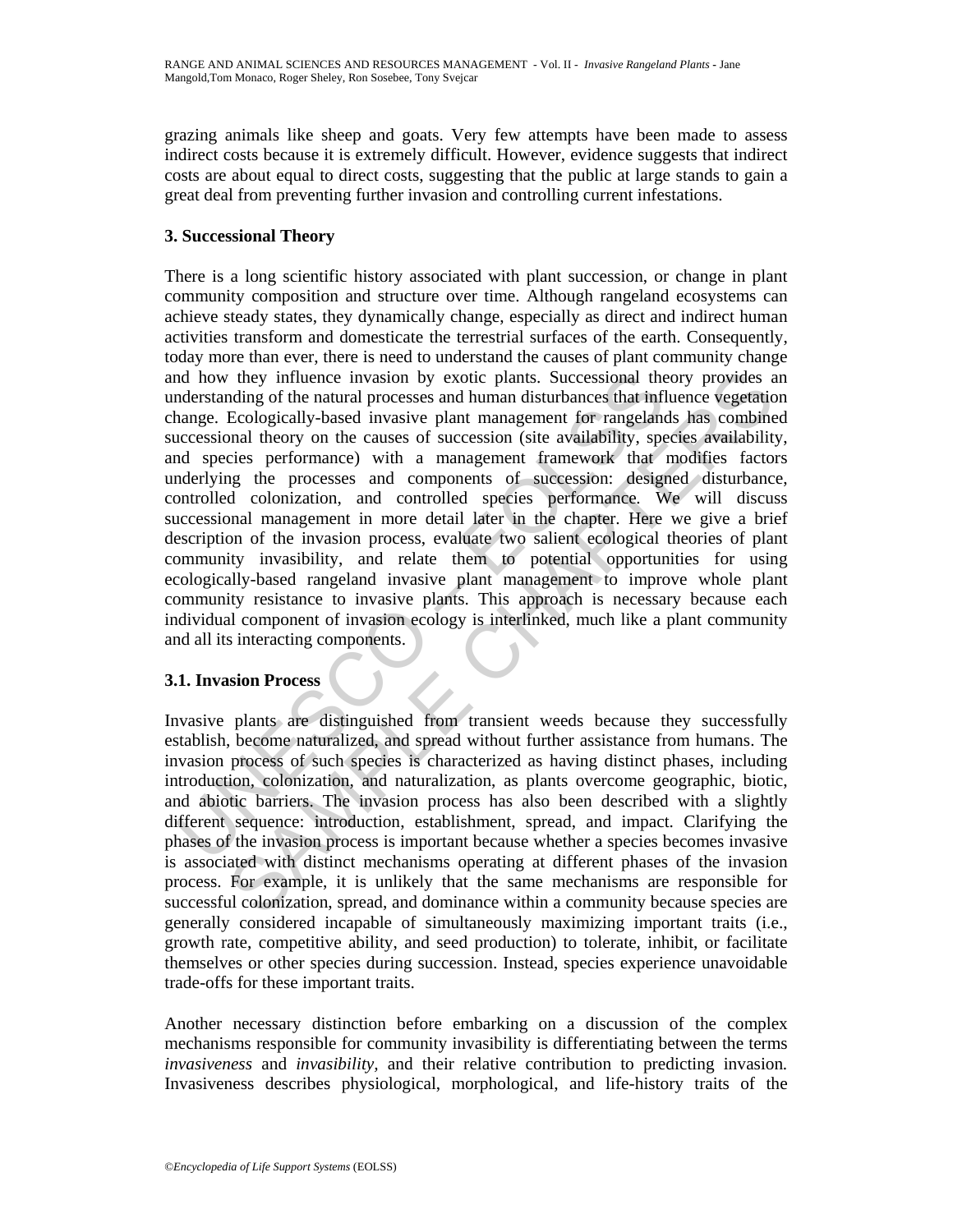invading plant species and will be the focus of later sections of this chapter; however, we will briefly contrast challenges associated with independently evaluating invasiveness. In contrast, invasibility is the ease with which non-native species become established. Characterizing traits correlated with invasiveness has yielded few generalizations and poor predictive power. Consequently, the success of invaders can hardly be predicted, but only the probability of outcomes for invasions. To overcome this limitation, many have encouraged adopting a common framework that considers relationships between prevailing environmental conditions, traits of potentially invading species, and traits of resident species (invasibility) to predict invasive plant success within ecosystems. Because invasion success depends on complex interactions between species and the ecosystem, these relationships should be evaluated simultaneously.

A common framework that integrates characteristics of invasiveness and invasibility is needed because, while most invaders fail, some have large impacts following invasion, i.e., "transformer species", which make it difficult to indicate cause and effect. Thus, here we focus on two promising ecological theories capable of relating susceptibility of the various phases of invasion to structural and functional relationships between the invading species and the plant community.

## **3.2. Theory of Biotic Resistance to Invasion**

Common framework that integrates characteristics of invasiveness a<br>ceeded because, while most invaders fail, some have large impacts fol-<br>e, "transformer species", which make it difficult to indicate cause<br>per eve focus on on framework that integrates characteristics of invasiveness and invasibility<br>cecause, which most invaders fail, some have large impacts following invasion<br>insformer species", which make it difficult to indicate cause and Biotic resistance to exotic plant invasion stems from the long-held idea that interactions among resident species may resist invasion. For example, the theory that species-rich communities are more resistant to invasions by non-native species, has been extensively studied and reviewed. The underlying hypothesis of this relationship implies that species diversity provides stability to plant communities as co-occurring species compensate for environmental and biotic fluctuations. This hypothesis is controversial because models and field studies have not universally demonstrated direct causal relationships. In our attempt to establish a unifying and broadly applicable framework to describe why rangelands are invaded by non-native and how successional theory can facilitate restorative managerial actions, we focus on theoretical and empirical content related to the well-studied relationship between species diversity and community resistance to invasion.

# **3.2.1. Mechanisms of Biotic Resistance to Invasion**

The relationship between biotic resistance and invasibility currently lacks consensus because variation in species diversity covaries with numerous and different factors when evaluated over ecological scales. At small scales, i.e., plot or neighborhood, and in the absence of covarying factors, resident species diversity increases the competitive environment through resource reduction and leads to greater invasion resistance in assembled communities and microcosms, even when a limiting soil resource is supplied. In small-scale studies, high species diversity increases invasion resistance if 1) resident species are functionally similar to invaders (i.e., similar resource use patterns), 2) a highly competitive species is present, and 3) if resident species have complementary resource use. However, at the scale of plant community, invasion often increases with diversity because of the overwhelming effects of ecological factors that spatially covary with diversity.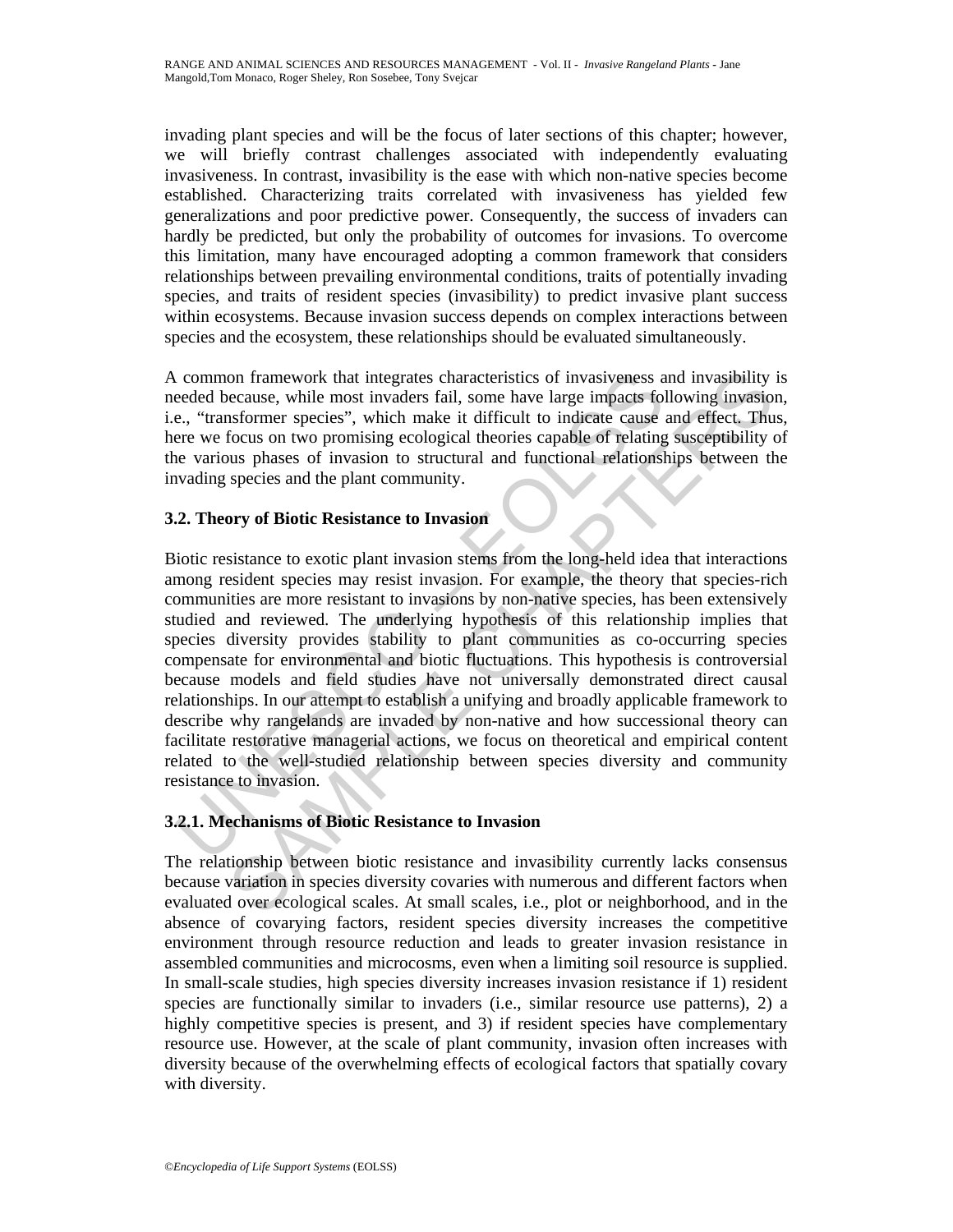Positive relationships between species diversity and invasion are associated with unavoidable inclusion of extrinsic factors and processes that covary with diversity at large-scales. Although less mechanistic because they do not explicitly measure invasibility, large-scale studies show a rather consistent positive relationship between species diversity and invader abundance. Potential extrinsic factors that covary with species diversity and potentially cause conflicting responses at small and large scales are beginning to emerge. Modeling and large-scale studies indicate that changes in the number of available resources and propagule pressure across communities could cause invasion success to become positively correlated with native species diversity. Prominent ecologists have consequently surmised that invasibility and species diversity are regulated in a similar way by the same set of factors. Thus, the biotic resistance theory is highly scale-dependent because plant species diversity decreases invasibility at small scales, whereas at large scales, this relationship diminishes.

mall scales, whereas at large scales, this relationship diminishes,<br>
lthough a simple general theory for the relationship between diversity<br>
probably unrealistic, a recent in-depth analysis by Jonathan Levir<br>
alifornia, Sa lles, whereas at large scales, this relationship diminishes,<br>ales, whereas at large scales, this relationship between diversity and invasibility<br>by unrealistic, a recent in-depth analysis by Jonathan Levine (University c<br>a Although a simple general theory for the relationship between diversity and invasibility is probably unrealistic, a recent in-depth analysis by Jonathan Levine (University of California, Santa Barbara) and his colleagues indicate that resident species diversity functions as a barrier during the establishment phase, constraining the spread and impact phase more than the introduction phase. This is encouraging because one of the primary causes of succession, species availability, can be potentially managed to improve community resistance to invasive plants during the introduction and establishment stage by minimizing propagule pools and dispersal. Because invasions are a result of interplay between habitat compatibility and propagule pressure, if propagule supply of the invasive species can be maintained below a species-specific threshold, later phases of invasion may be prevented.

# **3.2.2. Theory of Fluctuating Resources**

In a seminal paper by Mark Davis (University of Macalester) and his colleagues, they theorized that plant communities become more susceptible to exotic plant invasion as resource availability increases due to both declines in species uptake and resource enrichment. This theory is important to successional management because it relates to additional causes of succession not discussed for the theory of biotic resistance, i.e., site availability and species performance. Additionally the theory merges the key processes of disturbance and resource supply that are known to directly impact plant invasion.

Disturbance creates bare ground (i.e., "safe sites" or site availability) for propagules and increases resource availability, which may facilitate growth of invasive plants more than resident species. Field studies robustly indicate that disturbance has direct impacts on resource availability, and in turn, resource availability strongly controls species performance through competitive interactions. In both natural grasslands and old-field settings, the addition of resources increases invasibility. Similarly, addition of soilmacronutrients increases productivity of invasive species and decreases productivity of native species. The differential response of species to increased soil-nutrients is attributed to greater capacity of invasive species to respond to fluctuating resources than native species.

The theory of fluctuating resources also claims plant communities become more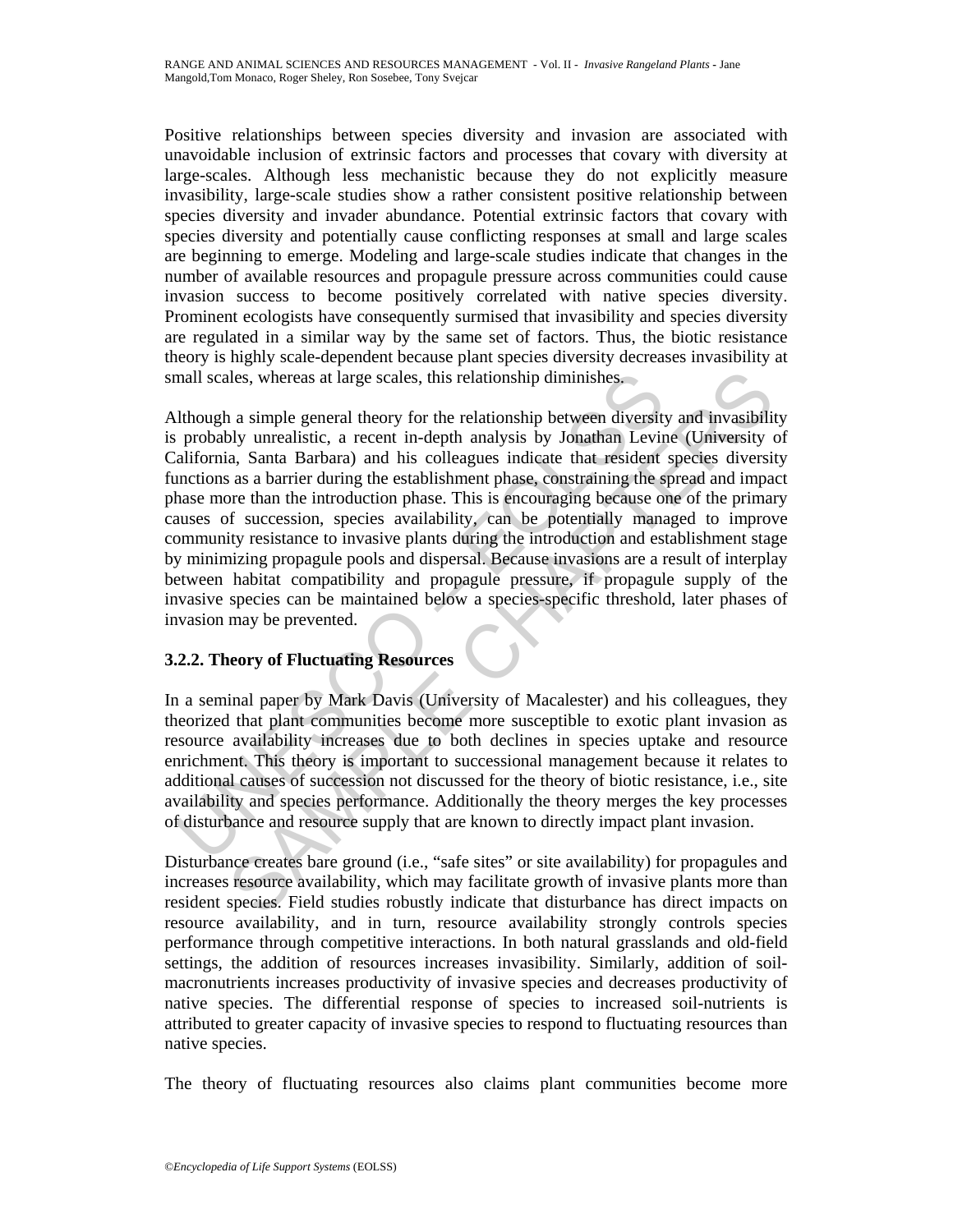susceptible to invasion with reduced resource uptake by resident species and the resultant increase in unused resources. This aspect of the theory is supported by neighbor removal experiments in field settings that demonstrate that removing competition increases soil resources and leads to greater productivity of invasive species. Thus, ecophysiological and life history traits of species determine their capacity to respond to fluctuating resources, and successional management of species performance at strategic periods could be used to produce desirable plant community changes.

## **3.2.3. Synthesis of Community Invasibility Theories**

is expectively redict invasibility, they can be used in developing strategicy predict invasibility, they can be used in developing strategic cooldry species availability, should develop ways to minimize proposition of the Interactional management framework. While both theories may not alway<br>y predict invasibility, they can be used in developing strategic plant community<br>species availability should develop ways to minimize propagule supply c The theories of biotic resistance and fluctuating resources appear to be compatible with the current successional management framework. While both theories may not always accurately predict invasibility, they can be used in developing strategic plant community manipulations. The biotic resistance theory emphasizes how management activities that modify species availability should develop ways to minimize propagule supply of invasive plants, because invasion resistance associated with species diversity has low potential to prevent introduction and establishment, but can influence spread and impact. The fluctuating resource theory applies to successional management by emphasizing how site availability and species performance are both directly impacted by fluctuating resources. The theory also indicates that timing of management activities is important to insure that disturbance favors desirable species and that resource availability coincides with the phenology of desirable species. In essence, successional management strategies benefit from both theories as they are developed for specific ecological sites. This approach emphasizes that predictions about the impacts of invasive plants on ecosystems can only emerge from focused studies on particular potential invaders and target communities.

TO ACCESS ALL THE **34 PAGES** OF THIS CHAPTER, Visit: http://www.eolss.net/Eolss-sampleAllChapter.aspx

#### **Bibliography**

- - -

The authors referenced over 175 sources when writing this chapter. A short list of those sources directly cited in the chapter can be found below. A full list can be obtained from the authors via email(jane.mangold(at)Montana.edu.

Allen, E.B. (2006). "Effects of fire on chemical, physical, and biotic properties of soil." *In:* DiTomaso, J.M., D.W. Johnson (eds.) *The Use of Fire as a Tool for Controlling Invasive Plants*. Cal-IPC Publication 2006-01. California Invasive Plant Council: Berkeley, CA. Pp. 33-40. [This publication provides a useful overview of how fire influences various soil properties. Written in the context of how fire may be used to control invasive plants, it is especially useful for researchers and land managers.]

Amthor, J.S. (1995). "Terrestrial higher-plant response to increasing atmospheric  $[CO_2]$  in relation to the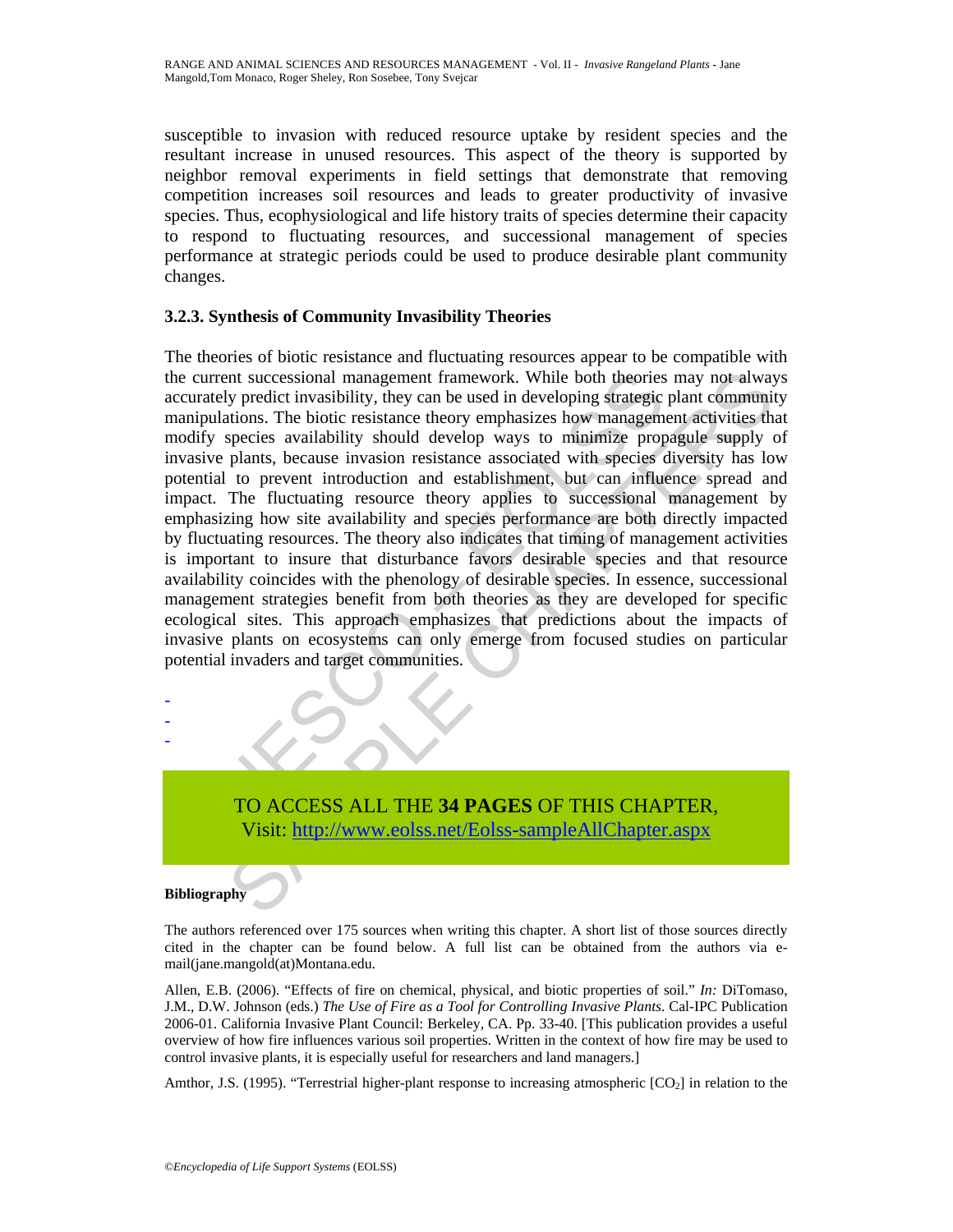global carbon cycle." *Global Change Biology* **1**:243-274. [This publication provides a general overview of the impacts of increasing  $CO<sub>2</sub>$  on terrestrial plants.

Doney, S.C., D.S. Schimel. (2007). "Carbon and climate system coupling on timescales from the Precambrian to the Anthropocene." *Annual Review of Environment and Resources* **32**:31-66. [This publication presents evidence on the dominant climate, biogeochemical and geological processes organized by timescale, spanning inter-annual to centennial climate variability, millennial variations and glacial-interglacial cycles, and million-year and longer variations. The authors focus on characterizing and quantifying internal coupled carbon-climate system dynamics and responses to external forces.]

Klingman, G.C. (1961). *Weed Control: As A Science.* John Wiley and Sons, Inc., New York, NY. 421 p. [This book provides a detailed examination of the principles of integrated weed management with important details on how chemical herbicides work and should be used. management practices are covered along with guidance for selecting herbicides and using them effectively.]

Koprogge, P., J.P. Van Der Sluijs. (2006). "The inclusion of stakeholder knowledge and perspectives in integrated assessment of climate change." *Climatic Change* **75**:359-389. [This paper analyzes four recent Integrated Assessment projects of climate change that included knowledge or perspectives from stakeholders. Pros and cons of each project are identified and considerations are suggested for those who plan, design, or fund new Integrated Assessment processes.]

Luken, J.O. (1990). *Directing Ecological Succession.* Chapman and Hall, New York, NY. 251 p. [This book outlines how natural resource managers might direct succession towards desired plant communities that meet management objectives.]

Neary, D.G., C.C. Klopatek, L.F. DeBano, P.F. Folliott (1999). "Fire effects on belowground sustainability: a review and synthesis." *Forest Ecology and Management* **122**:51-71. [This paper is a general review of the effects of fire on belowground systems. The authors emphasize changes in physical, biogeochemical and biological properties of soils and the resulting consequences these changes have for ecosystem sustainability.]

Pickett, S.T.A., S.L. Collins, J.J. Armesto. (1987). "Models, mechanisms and pathways of succession." *Botanical Review* **53**:335-371. [This publication proposes a broad, mechanistic concept of succession that is comprehensive, with specific mechanisms of plant community change nested within more general causes. The conceptual framework provides context for studies at specific sites and is a scheme for formulating general and testable hypotheses.]

Pitelka, L.F. (1977). "Energy allocation in annual and perennial lupines (*Lupinus*: Leguminosae)." *Ecology* **58**:1055-1065. [This paper investigates the energy allocation patterns of three species of lupine and relates them to their various life histories and ecological differences.]

tegrated assessment of climate change." *Climatic Change* 75:359-389. [This paper<br>tegrated Assessment projects of climate change that included knowledge or<br>decholders. Fros and cons of each project are identified and consi assessment of climate change." *Climatic Change* 75:359-389. [This paper analyzes four rece Assessment projects of climate change that included knowledge or perspectives from the sets. Pros and considerations are suggested Polley, W.P. (1997). "Implications or rising atmospheric carbon dioxide concentration for rangelands. *Journal of Range Management* **50**:561-577. [This invited synthesis paper provides a discussion of how rangeland plants may respond physiologically to increasing atmospheric  $CO<sub>2</sub>$  concentrations and how expression of these responses may differ at multiple scales and among species and growing conditions. The author concludes that effects of rising  $CO<sub>2</sub>$  on rangelands will be numerous and varied, with secondary effects potentially playing a larger role than direct effects of  $CO<sub>2</sub>$  on photosynthesis.]

Sheley, R.L., T.J. Svejcar, B.D. Maxwell. (1996). "A theoretical framework for developing successional weed management strategies on rangeland." *Weed Technology* **10**:766-773. [This publication discusses a conceptual model based on the three causes of succession (site availability, species availability, and species performance) that might be used develop successional weed management systems and enhance communication between rangeland invasive plant managers and scientists.]

Wigley, T.M.I., D.S. Schimel. (2000). *The Carbon Cycle*. Cambridge University Press, Cambridge, United Kingdom. 292 p. [Leading scientists examine how atmospheric carbon dioxide concentrations have changed in the past and how this change may affect the concentrations in the future. New insights and a convergence of ideas and views across several disciplines make this book an important contribution to the global change literature.]

#### **Biographical Sketches**

**Jane Mangold** is Assistant Professor of Integrated Invasive Plant Management and the Extension